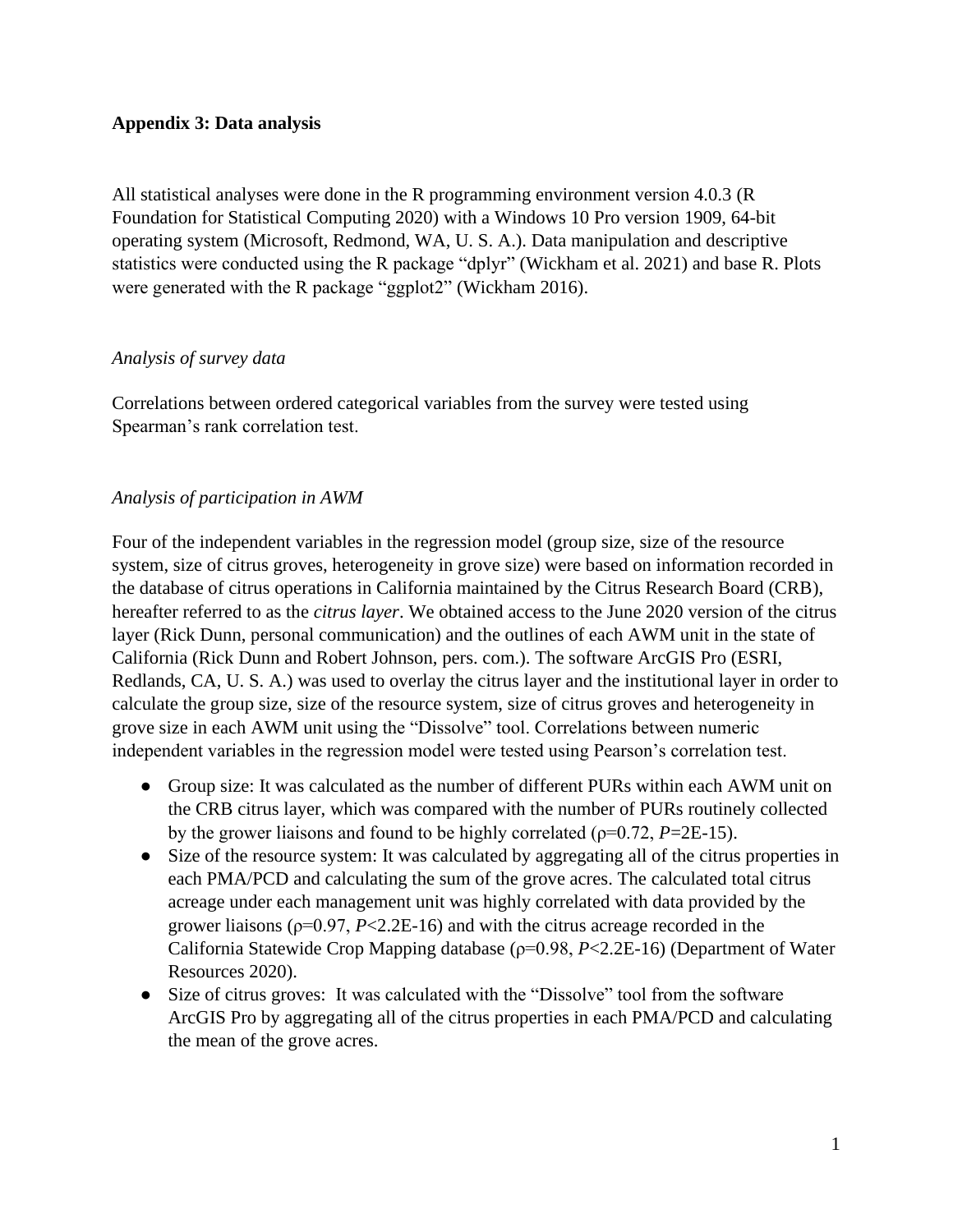● Heterogeneity in grove size: It was calculated with the "Dissolve" tool from the software ArcGIS Pro by aggregating all of the citrus properties in each PMA/PCD and calculating the standard deviation of the grove acres.

Some preliminary statistical analyses were conducted to guide the hypotheses tested with the zoib regression model.

- Institutional approach (PMA/PCD): there was significantly higher participation in AWM in PCDs than PMAs in every season (*P*≤0.043 on t-tests), except the Fall of 2016 (*P=*0.99).
- Group size: there was a significant negative correlation between the number of pesticide use permits and participation in AWM ( $p=0.28$ ,  $P<2.2E-16$ ).
- Size of citrus groves: there was a significant positive correlation between the average size of citrus groves and participation in AWM ( $\rho$ =0.27, *P*≤2.2E-16).

Zero-and-one-inflated beta regression models were constructed using the R package "zoib" (Liu and Kong 2015). A zoib model assumes that the dependent variable *y* (the percentage of citrus acreage in each PMA/PCD treated within the recommended window) follows a piecewise distribution such that

$$
f(y_i) = \begin{cases} p_i & \text{if } y_i = 0\\ (1 - p_i)q_i & \text{if } y_i = 1\\ (1 - p_i)(1 - q_i)\text{Beta}(\alpha_{i1}, \alpha_{i2}) & \text{if } y_i \in (0, 1) \end{cases}
$$

where  $p_i$  represents the probability  $Pr(y_i=0)$ ,  $q_i$  represents the conditional probability  $Pr(y_i=1|y_i\neq 0)$ , and  $\alpha_{1i}$  and  $\alpha_{2i}$  represent the shape parameters of the beta distribution for  $y_i \in (0,1)$ . These distributions are combined to derive the unconditional estimate of the response  $E(y_i)$ :

$$
E(y_i) = (1 - p_i)(q_i + (1 - q_i)\mu_i^{(0,1)}
$$

The zoib regression model estimates the logit [*i.e.,* the log(odds)] of the expected value of the beta distribution, the logit of *P*(0) and *P*(1) and the log of the dispersion of the beta distribution as linear functions of fixed and/or random effects. The coefficients of the effects on the mean of the beta regression can be interpreted as the expected change in the logit of participation with a one unit change in the corresponding variable. The coefficients of the effects on P(0) and P(1) are interpreted as the change in the logit of either having Participation=0 or Participation=1 with a one unit change in the corresponding variable. The coefficients of the effects on the dispersion of the beta distribution indicate the change in the log of the dispersion with a one-unit change in the corresponding variable (van Woerden et al. 2019). Based on a Bayesian framework, the coefficients are estimated through a Markov Chain Monte Carlo (MCMC) approach (Liu and Kong 2015). Two independent MCMC chains were run per model, each with 5000 iterations, including 200 iterations for burn-in, and thinned by a factor of 2. We assumed a Normal prior distribution N(0, 0.001) for each regression coefficient.

MCMC convergence was visually checked with trace plots and autocorrelation plots. The potential scale reduction factor (psrf) was calculated for each model parameter and the threshold